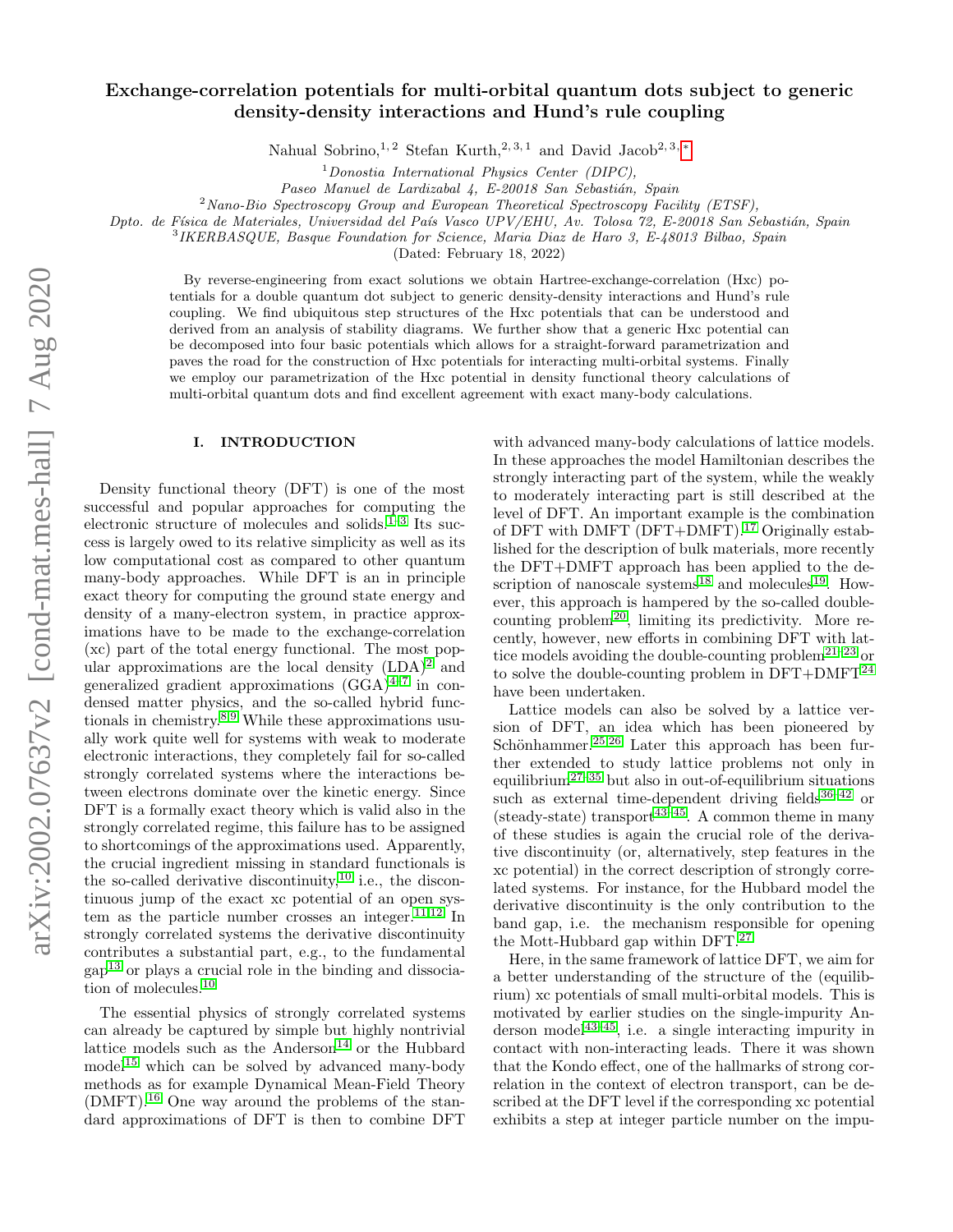rity. This step is already present in the xc potential of an isolated impurity in contact with a particle and heat bath described via the grand canonical ensemble  $43$ . The exact xc potential of the impurity connected to leads has the same qualitative features as the uncontacted one with the quantitative difference that the broadening of the step is determined (at low temperature) by the coupling to the leads while in the uncontacted case it is determined by the temperature of the bath. Therefore, we expect that knowledge of the xc potential of multi-orbital models in equilibrium, apart from being interesting in itself, have a direct relevance in the context of transport.

To this end we extensively study a double quantum dot (DQD) subject to generic interactions as the simplest possible model system for a strongly correlated multiorbital system. Using reverse-engineering, we construct the exact xc potentials whose essential features are step structures which depend on the particular choice of the interaction. We illustrate how these step structures can be inferred from an analysis of the stability diagram, i.e., regions of different ground states in the parameter space given by the single-particle level structure. Analysis of the reverse-engineered xc potentials reveals that they can be constructed from four basic building blocks which can be rationalized by a corresponding decomposition of the electron-electron interaction. It is exactly this decomposition of the interaction and the corresponding xc potentials which then allows us to build xc functionals for multi-orbital quantum dots with more than two orbitals.

#### II. MODEL

We consider a multi-orbital quantum dot  $(QD)$  with  $\mathcal M$ orbitals subject to direct Coulomb repulsion and Hund's rule coupling. The corresponding Hamiltonian reads:

<span id="page-1-0"></span>
$$
\mathcal{H} = \sum_{\alpha} v_{\alpha} \hat{n}_{\alpha} + \sum_{\alpha} U_{\alpha} \hat{n}_{\alpha \uparrow} \hat{n}_{\alpha \downarrow} + \sum_{\alpha < \beta} U_{\alpha \beta} \hat{n}_{\alpha} \hat{n}_{\beta} \n- \sum_{\alpha < \beta, \sigma} J_{\alpha \beta} \left[ \hat{n}_{\alpha \sigma} \hat{n}_{\beta \sigma} + \left( c_{\alpha \sigma}^{\dagger} c_{\alpha \bar{\sigma}} c_{\beta \bar{\sigma}}^{\dagger} c_{\beta \sigma} \right) \right]
$$
\n(1)

where  $c_{\alpha\sigma}$  ( $c_{\alpha\sigma}^{\dagger}$ ) are the annihilation (creation) operators for orbital  $\alpha$  and spin  $\sigma$ ,  $\hat{n}_{\alpha\sigma}$  is the corresponding number operator and  $\hat{n}_{\alpha} = \hat{n}_{\alpha\uparrow} + \hat{n}_{\alpha\downarrow}$ .  $U_{\alpha}$  is the direct intra-orbital Coulomb repulsion for orbital  $\alpha$ ,  $U_{\alpha} \equiv \langle \alpha, \alpha | \hat{\mathcal{V}}_c | \alpha, \alpha \rangle$ , and  $U_{\alpha\beta}$  is the direct inter-orbital Coulomb repulsion between electrons in two different orbitals,  $U_{\alpha\beta} = \langle \alpha, \beta | \hat{\mathcal{V}}_c | \alpha, \beta \rangle$  for  $\alpha \neq \beta$ .  $J_{\alpha\beta}$  is the Hund's rule coupling, i.e. the exchange integral of the Coulomb interaction,  $J_{\alpha\beta} = \langle \alpha, \beta | \hat{\mathcal{V}}_c | \beta, \alpha \rangle$  for  $\alpha \neq \beta$ . Note that here we have split already the Hund's rule term into the density-density contribution (first term in the last line) and the spin-flip contrbitution (last term).  $v_{\alpha}$  are the orbital energies (single-particle energies) of the orbitals  $\alpha$  which can be tuned by an external "gate" potential. From here on we will thus refer to  $v_{\alpha}$  as the gate potential or simply gate for orbital  $\alpha$ .

Here we work at (typically small) finite temperature T and consider the grand canonical ensemble (GCE). The corresponding density matrix (statistical operator) is thus given by

$$
\hat{\Gamma} = \frac{e^{-\beta \mathcal{H}}}{Z} = \frac{1}{Z} \sum_{m} e^{-\beta E_{m}} |m\rangle \langle m|
$$
 (2)

where  $\beta = 1/T$  and Z is the GCE partition function with the chemical potential  $\mu$  set to zero for convenience. The  $|m\rangle$  are the many-body eigenstates of the QD and  $E_m$  the corresponding eigenenergies, i.e.  $\mathcal{H}|m\rangle = E_m |m\rangle$ . Note that in the absence of Hund's rule coupling  $(J_{\alpha\beta} = 0)$ the many-body eigenstates  $|m\rangle$  are simply Slater determinants built from the single particle orbitals  $|\phi_{\alpha\sigma}\rangle$  =  $c_{\alpha\sigma}^{\dagger}$  (0) where (0) is the vacuum state.

The Hamiltonian [\(1\)](#page-1-0) is very common in the fields of strongly correlated electrons and mesoscopic physics, as it provides a natural description of 3d- or 4f-shells of transition metal or lanthanide impurities in metallic hosts and of multi-orbital quantum dots. In these systems density-density interactions and Hund's rule coupling are by far the most important interactions. In particular the role of the latter has become a focus of intense research in the field of strongly correlated electrons in recent years.<sup>[48](#page-11-30)</sup> Alternatively, the Hamiltonian [\(1\)](#page-1-0) may be viewed as a lattice Hamiltonian in the limit of vanishing hopping between sites which is similar to the point of view taken in strictly correlated DFT.  $^{46,47}$  $^{46,47}$  $^{46,47}$  $^{46,47}$ 

## III. REVERSE-ENGINEERING OF HXC POTENTIALS AT FINITE TEMPERATURE

In our truncated Hilbert space the density is uniquely defined by all occupancies  $\mathbf{n} \equiv (n_1, \ldots, n_{\mathcal{M}})$  of the QD orbitals. The Mermin theorem<sup>[49](#page-11-33)</sup> (the finite-temperature version of the Hohenberg-Kohn theorem<sup>[1](#page-11-1)</sup>) then establishes a one-to-one correspondence between the density (occupancies)  $\boldsymbol{n}$  and the external potential (gate)  $\bm{v} \equiv (v_1, \dots, v_{\mathcal{M}})$ :  $\bm{n} \stackrel{1-1}{\longleftrightarrow} \bm{v}$  or, in other words, the external potential is a functional of the occupancies, i.e.,  $v_{\alpha}=v_{\alpha}[\boldsymbol{n}].$ 

In order to proceed we introduce the Kohn-Sham (KS) system i.e. an effective non-interacting system that exactly reproduces the density  $n$  of the many-body Hamiltonian  $H<sup>2</sup>$  $H<sup>2</sup>$  $H<sup>2</sup>$ . Here the KS Hamiltonian is already diagonal in the original single-particle basis, i.e.,

$$
\mathcal{H}^s = \sum_{\alpha} v_{\alpha}^s \,\hat{n}_{\alpha}.\tag{3}
$$

and the KS orbitals are identical to the original basis orbitals  $|\phi^s_{\alpha\sigma}\rangle \equiv |\phi_{\alpha\sigma}\rangle$  with their eigenenergies given by the KS (gate) potentials  $v^s_\alpha$ . The Hartree-exchangecorrelation (Hxc) potentials  $v_\alpha^{\rm Hxc}$  are defined as the difference between the KS gate and the actual gate potential:

<span id="page-1-1"></span>
$$
v_{\alpha}^{\text{Hxc}}[\boldsymbol{n}] = v_{\alpha}^{s}[\boldsymbol{n}] - v_{\alpha}[\boldsymbol{n}]. \tag{4}
$$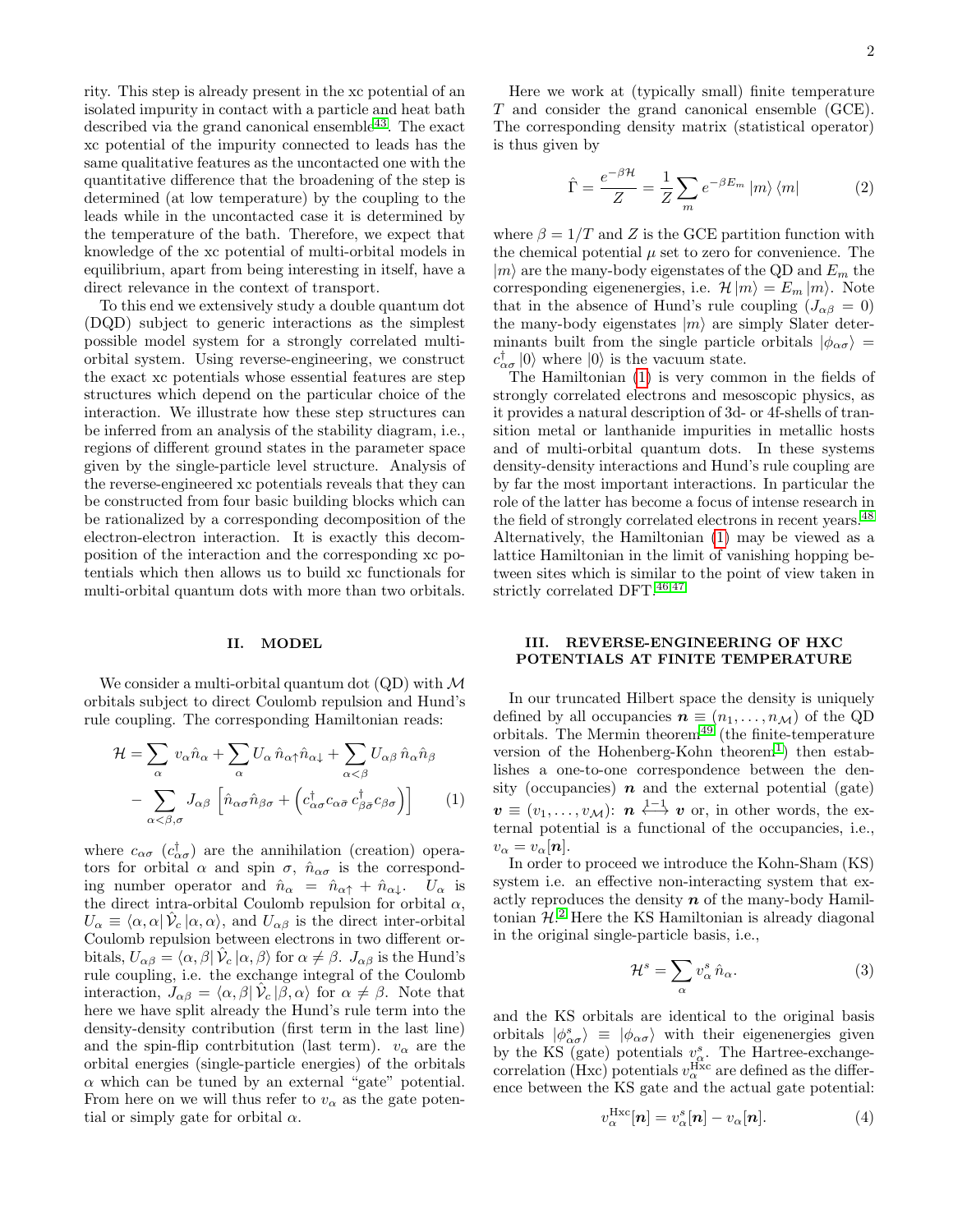The Hxc potential depends on the electron density which is completley determined by the occupancies of the QD orbitals n.

In order to determine the Hxc potential  $v^{Hxc}$  as a functional of the density  $n$ , the many-body problem given by  $\mathcal H$  is solved for a given set of gates v. The resulting set of eigenstates and corresponding energies determines the density in the GCE according to:

$$
n_{\alpha} = \text{Tr}[\hat{\Gamma}\,\hat{n}_{\alpha}] = \frac{1}{Z} \sum_{m} \langle m|\,\hat{n}_{\alpha}\,|m\rangle \, e^{-\beta E_{m}}.\tag{5}
$$

The density in turn uniquely determines the KS potential and thus the Hxc potential. In our case of an isolated QD at finite temperature the occupancy  $n_{\alpha}$  is simply determined by the gate  $v^s_\alpha$  of a non-interacting QD, and is thus simply given by the Fermi-Dirac distribution, i.e.  $n_{\alpha} = 2 f(v_{\alpha}^{s})$ . Hence the KS gate for orbital  $\alpha$  is given by  $v_{\alpha}^{s} = \frac{1}{\beta} \ln \left( \frac{2}{n_{\alpha}} - 1 \right)$  and the corresponding Hxc potential can be obtained using [\(4\)](#page-1-1) as:

$$
v_{\alpha}^{\text{Hxc}} = \frac{1}{\beta} \ln \left( \frac{2}{n_{\alpha}} - 1 \right) - v_{\alpha}.
$$
 (6)

Hence we have found the mapping  $n \longrightarrow v^{\text{Hxc}}$ . By exploring the parameter space  $\mathbf{v} = (v_1, \ldots, v_M)$  we can establish this mapping for the entire space of densities  $n = (n_1, \ldots, n_{\mathcal{M}})$  (for  $n_{\alpha} \in [0, 2]$ ).

## A. Hxc potentials and link to stability diagrams for the double quantum dot

We now focus on the two-orbital case, i.e. a double quantum dot (DQD) with generic density-density interactions  $(U_1, U_2, U_{12})$ . For the moment we neglect Hund's rule coupling  $(J_H = 0)$ , but we will discuss the effect of finite  $J_H$  later in Sec. [IV C.](#page-6-0) The Hxc potentials can be constructed by reverse engineering as explained above. Here we are interested in the qualitative structure of the Hxc potentials, in particular in the positions (and heights) of step structures which appear in the low-temperature limit. In fact, these steps are not only the crucial but also the only features of the Hxc potential in the limit of low temperatures. In this section we will show how these step structures can be deduced completely from the stability diagrams.

A stability diagram highlights the occupations (densities) of the ground states in the different regions of the plane of external gates  $v_1$  and  $v_2$ . The position and shape of these regions in the  $v_1-v_2$  plane depend on the values of the interaction parameters but within each region the pair of densities  $(n_1, n_2)$  remains constant at (close to) zero temperature and the possible values of the local densities  $n_i$  are restricted to 0, 1, and 2. For general temperatures the domain of physically realizable densities is restricted to the square  $0 \leq n_i \leq 2$ . In this domain of densities, each of the nine pairs of densities  $(n_1, n_2)$  with



<span id="page-2-0"></span>FIG. 1. Panels (a)-(c) (constant interaction model, CIM): stability diagram (a) and Hxc potentials for orbitals 1 and 2 (panels (b) and (c), respectively) of the double quantum dot for  $U_1 = U_2 = U_{12}$ . Panels (d)-(f) (Regime I): stability diagram (d) and Hxc potentials for orbitals 1 and 2 (panels (e) and (f), respectively) of the double quantum dot for  $U_1 = 2.5U_{12}$ ,  $U_2 = 3U_{12}$ . All energies in units of smallest interaction  $(U_{12})$ .

 $n_i \in \{0, 1, 2\}$  corresponds to a single point which we call a vertex. Therefore a region of constant density in the stability diagram (i.e., in the  $v_1-v_2$  plane) directly corresponds to a vertex (a single point) in the domain of realizable densities. A similar duality between regions in the plane of "potentials" and vertices in the plane of "densities" has also been observed in the framework of steady-state DFT (i-DFT).[59](#page-11-34)

It turns out that the structure of the Hxc potentials (in the limit of low temperatures) for a given set of interaction parameters can be extracted just by looking at the stability diagram: for a given pair of ground state densities (or vertex in the density domain) one just needs to find all adjacent regions corresponding to a different vertex. Then the Hxc potentials, which are functions of the density, will only contain steps which connect a given vertex (in the density domain) with those vertices corresponding to directly adjacent regions. The heights of these steps can also be extracted from the stability diagram. Below we will illustrate how this works presenting some representative examples and we will also explain the physical reasons behind our observations.

As a first example we choose a simple one where all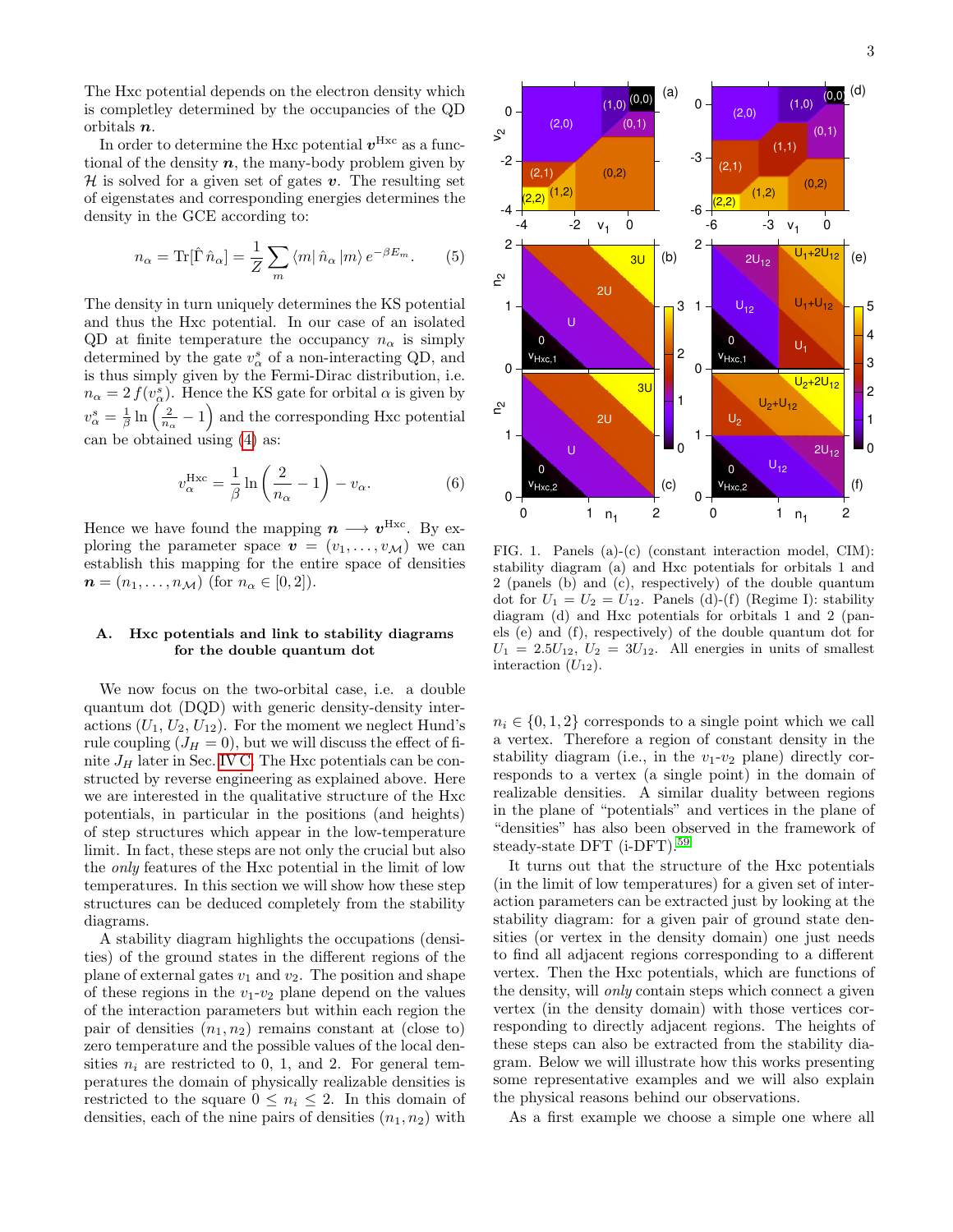interaction parameters are equal,  $U_1 = U_2 = U_{12}$ . In this case the total interaction can be written as  $\frac{1}{2}U\hat{N}(\hat{N}-1)$ where  $\hat{N} = \hat{n}_1 + \hat{n}_2$  is the operator for the total number of electrons on the dot. This model is known as the con-stant interaction model (CIM). It can be shown<sup>[50](#page-11-35)</sup> that at zero temperature the Hxc potential  $v_\alpha^{\rm Hxc}$  of the CIM is independent of  $\alpha$  and is a piecewise constant function of the total electron number  $N$  with discontinuous steps of height  $U$  whenever  $N$  crosses an integer. We mention that the CIM Hxc potential is strictly discontinuous only at zero temperature (this is a manifestation of the famous derivative discontinuity of  $DFT^{10}$  $DFT^{10}$  $DFT^{10}$ ). At finite but small temperature, the step structure persists but the Hxc po-tentials are now continuous functions of the densities<sup>[51](#page-11-36)</sup>.

We now show how the known CIM Hxc potentials (at low temperature) can be inferred directly from the stability diagram. This diagram is shown in panel (a) of Fig. [1](#page-2-0) for the CIM with  $U_1 = U_2 = U_{12} = 1$ . Here the regions corresponding to the different possible ground state densities (given in parenthesis) are marked by different colors. The reverse-engineered Hxc potentials for orbitals 1 and 2 are shown in panels (b) and (c) of Fig. [1,](#page-2-0) respectively. In the stability diagram, the domain corresponding to the occupation  $(0, 0)$  is directly adjacent only to the domains with occupations  $(1, 0)$  and  $(0, 1)$ . If we connect the  $(0, 0)$  vertex with one of those vertices in the  $n_1-n_2$  plane we see that the resulting lines run along the border of the allowed density domain. The complete set of lines along the borders of the density domain follow from the sequence of vertices  $(0,0) \rightarrow (1,0) \rightarrow (2,0)$ ,  $(0, 0) \rightarrow (0, 1) \rightarrow (0, 2), (2, 0) \rightarrow (2, 1) \rightarrow (2, 2),$  and  $(0, 2) \rightarrow (1, 2) \rightarrow (2, 2)$ . The only other possibilities of connecting vertices corresponding to adjacent regions in the  $v_1-v_2$  plane are (i)  $(1,0) \rightarrow (0,1)$ , (ii)  $(2,0) \rightarrow (0,2)$ , and (iii)  $(2, 1) \rightarrow (1, 2)$ . These lines are exactly the position of the steps at integer  $N = n_1 + n_2$  in the Hxc potentials, see panels (b) and (c) of Fig. [1.](#page-2-0) Moreover, the height of these steps can also be deduced from the stability diagram: consider a  $v_2 > 0$  such that the second dot is always empty, independent of  $v_1$ . Then we have essentially a single-site model (SSM) in contact with a particle and heat bath because the second dot doesn't contribute. However, we know that the the Hxc potential of a SSM in the low temperature limit is a step function with step of height U at half filling<sup>[43](#page-11-28)</sup>. In a self-consistent DFT calculation this step in the Hxc potential leads to a pinning of the KS level to the Fermi energy over a range of gates of width U. Therefore, the width (in  $v_1$ ) of the  $(1, 0)$  region is just  $U_1 = U$ . Similarly, the width  $(in v_2)$ of the  $(0, 1)$  region is  $U_2 = U$ . The line in the stability diagram where the  $(1, 0)$  and  $(0, 1)$  regions touch is the line  $v_1 = v_2$  for which the states with the corresponding occupations are degenerate. The KS system is a system of effectively non-interacting electrons which reproduces the interacting density. However, for a non-interacting double dot with potentials  $v_1^s$  and  $v_2^s$  the *only* possibility for the half-filled dots to be degenerate is for the point  $v_1^s = v_2^s = \ln 3/\beta$  which in the limit of zero temperature

approaches  $v_1^s = v_2^s = 0$ . Therefore, in order to reproduce the degeneracy as observed in the stability diagram, the KS potential for both orbitals has to be pinned over an interval of range U. This can only be achieved if the Hxc potentials for both orbitals have steps at  $N = 1$  of height U as observed in the reverse-engineered Hxc potentials. On the line  $v_1 = v_2$  also the states with occupations  $(2, 0)$  and  $(0, 2)$  as well as the ones with occupations  $(2, 1)$ and  $(1, 2)$  are degenerate. It is easy to show that along this line the states with occupations  $(2,0)$  and  $(0,2)$  are lowest in energy for the region  $-U > v_1 > -2U$ . For non-interacting systems, again there is only one point  $(v_1^s = v_2^s = 0)$  for which the states with  $(2,0)$  and  $(0,2)$ are degenerate. Therefore, the Hxc potentials have to be such that for the range of gates  $-U > v_1 > -2U$ , the KS potentials are pinned to zero. This can only be achieved if both Hxc potentials exhibit a step of height U at  $N = 2$ , as observed. Finally, there is yet another step of height U in both Hxc potentials for  $N = 3$  which follows in a similar way from the analysis of the contact line between the  $(2, 1)$  and  $(1, 2)$  regions. In this way we have therefore been able to reconstruct the Hxc potentials of the CIM only by analyzing the stability diagram.

In the second example we make all the interaction parameters different from each other, i.e., the levels are now not equivalent any more. Moreover, we choose the interdot interaction  $U_{12}$  to be smaller than both  $U_1$  and  $U_2$ . This parameter regime  $(U_{12} < U_1, U_2)$  we denote as Regime I, see discussion in Section [IV A.](#page-4-0) In the stability diagram for this regime (panel (d) of Fig. [1\)](#page-2-0) we now have a new region with densities (1, 1) showing up. In order to deduce the low-temperature Hxc potentials (reverseengineered results shown in panels (e) and (f) of Fig. [1\)](#page-2-0), we begin by looking at the regions with occupations  $(1, 0)$ and  $(0, 1)$ . The corresponding states are degenerate along the line  $v_1 = v_2$  and for  $-U_{12} < v_1 < 0$  they are the ground states of the double dot. For the KS system to reproduce this density for external potentials  $v_1 = v_2$  in the same interval, we need the KS potentials on both orbitals to be pinned to the Fermi energy. Therefore both Hxc potentials need to exhibit a step of height  $U_{12}$  along the line connecting the vertices  $(1,0)$  and  $(0,1)$ . If one of the levels is completely empty, the other level essentially behaves like a SSM (see discussion of the previous example). Therefore, for the Hxc potential of orbital 1 we have  $v_1^{\text{Hxc}}(n_1, 0) = U_1$  for  $1 < n_1 < 2$  while  $v_2^{\text{Hxc}}(0, n_2) = U_2$ for  $1 < n_2 < 2$ . The regions  $(1,0)$  and  $(1,1)$  are adjacent along the line  $v_1 = -U_{12}$  for  $-U_1 < v_1 < -U_{12}$ and thus the KS potential of the first orbital needs to be pinned to the Fermi energy for this range of  $v_1$  leading to a step of height  $U_1 - U_{12}$  along the line connecting the  $(1,0)$  and  $(1,1)$  vertices for  $v_1^{\text{Hxc}}$ . Similarly,  $v_2^{\text{Hxc}}$  needs to exhibit a step of height  $U_2 - U_{12}$  along the line connecting the  $(0, 1)$  and  $(1, 1)$  vertices. Next, the regions (2,0) and (1, 1) are adjacent for  $-U_{12} - U_{\alpha} < v_{\alpha} < -U_{\alpha}$  $(\alpha = 1, 2)$  and therefore both Hxc potentials have a step of height  $U_{12}$  along the lines connecting the  $(2,0)$  and (1, 1) vertices. Similarly, there also has to be a step of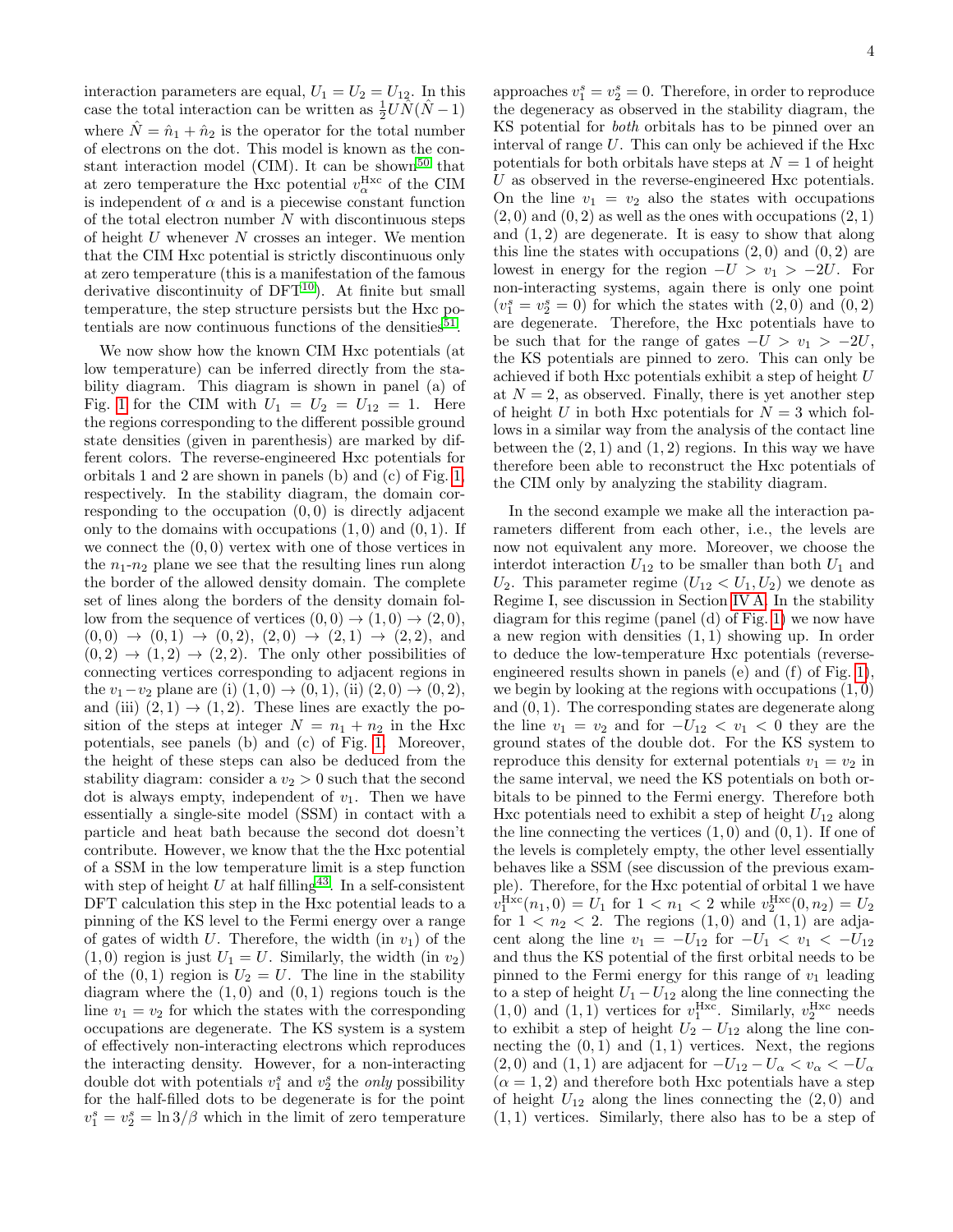

<span id="page-4-1"></span>FIG. 2. Panels (a)-(c) (Regime II): stability diagram (a) and Hxc potentials for orbitals 1 and 2 (panels (b) and (c), respectively) of the double quantum dot for  $U_2 = 4U_1$  and  $U_{12} = 2U_1$ . Panels (d)-(f) (Regime III): stability diagram (d) and Hxc potentials for orbitals 1 and 2 (panels (e) and (f), respectively) of the double quantum dot for  $U_2 = 2U_1$ , and  $U_{12} = 2.5U_1$ . All energies in units of the smallest interaction  $(U_1).$ 

height  $U_{12}$  in both Hxc potentials along the line connecting the  $(0, 2)$  and  $(1, 1)$  vertices. The regions  $(1, 1)$ and (1,2) are adjacent for  $-2U_{12} < v_1 < -U_1 - U_{12}$ leading to a step of height  $U_1 - U_{12}$  in  $v_1^{\text{Hxc}}$  along the line  $(1, 1) \rightarrow (1, 2)$ . Similarly, there is a step of height  $U_1 - U_{12}$  in  $v_2^{\text{Hxc}}$  along the  $(1, 1) \rightarrow (2, 1)$  line. Finally, the regions  $(2, 1)$  and  $(1, 2)$  are adjacent along a line of length  $U_{12}$  leading to a step of this height in both Hxc potentials along the  $(2, 1) \rightarrow (1, 2)$  line. In this way we now have completely determined the (low temperature) Hxc potentials of both orbitals just by analyzing the stability diagram. Their overall structure is such that they exhibit steps for integer total occupation  $N = n_1 + n_2$  for both Hxc potentials plus an additional step at  $n_{\alpha} = 1$  for  $v_\alpha^{\text{Hxc}}$ . Note also that for the special case  $U_{12} = 0$  only the steps at  $n_{\alpha} = 1$  for  $v_{\alpha}^{\text{Hxc}}$  survive while those at integer N disappear. This is not surprising since in this case our model just describes two completely independent single impurities and, naturally, the corresponding Hxc potential for orbital  $\alpha$  is completeley independent of the other orbital and given by the Hxc potential of a SSM with interaction strength  $U_{\alpha}$ . This has also been discussed as "intra-system steps" in Ref. [52.](#page-11-37)

We have identified two further parameter regimes for the interaction parameters (see Section [IV A\)](#page-4-0) where qualitative changes both in the stability diagram as well as in the Hxc potentials occur. In both regimes the inter-orbital interaction  $U_{12}$  is smaller than at least one of the intra-orbital ones. Without loss of generality we may assume  $U_1 \leq U_2$ . In Regime II we have  $U_1 < U_{12} < (U_1 + U_2)/2$  while Regime III is defined by  $U_1 \leq (U_1 + U_2)/2 \leq U_{12}$ . In panels (a)-(c) of Fig. [2](#page-4-1) we show the stability diagram and Hxc potentials for interaction parameters chosen in Regime II. Compared to Regime I (panels  $(d)-(f)$  of Fig. [1\)](#page-2-0), in the stability diagram we now find that there exists a range of potentials for which regions  $(2, 0)$  and  $(0, 1)$  are directly adjacent and, similarly, for the regions  $(2, 1)$  and  $(0, 2)$ . As expected, these transitions lead to the new steps in the Hxc potentials. On the other hand, for the Hxc potential of orbital 1 the step at  $n_1 = 1$  (present in Regime I) now disappears while in  $v_{Hxc,2}$  the step at  $n_2 = 1$  survives (this step is related to the vertical lines delimiting the  $(1, 1)$  region in the stability diagram). We have annotated the plateau values in both Hxc potentials which can be found by analyzing the stability diagram using similar arguments to the ones used above for Regime I.

Finally, in panels  $(d)$ - $(f)$  of Fig. [2](#page-4-1) we show the stability diagram and Hxc potentials for interaction parameters chosen in Regime III. Compared to Regime II, the main qualitative difference is the disappearance of the step at  $n_2 = 1$  in the Hxc potential of orbital 2. Again, all the step structures in the Hxc potentials can fully be deduced by analyzing the stability diagram.

Before we close this section we would like to mention that for multilevel dots beyond the double dot studied here, in principle the analysis of the (multidimensional) stability diagram(s) also allows for a complete deduction of the low-temperature Hxc potentials of the different orbitals. However, it is clear that this procedure rapidly becomes quite cumbersome as the number of levels increases.

## IV. MODELLING OF THE HXC POTENTIALS

## <span id="page-4-0"></span>A. Decomposition of the interaction into basic building blocks

In the following we show that the Hxc potentials for generic density-density interactions can be built from a few basic potentials. We start with the most common (or natural) situation where the inter-orbital interaction  $U_{12}$  is smaller than both of the intra-orbital ones,  $U_{12} \leq U_1, U_2$ . A specific case with  $U_{12} < U_1 < U_2$  was studied in the previous section [see Fig. [1\(](#page-2-0)d-f)]. The corresponding Hxc potential shows steps at integer values of  $N = n_1 + n_2$ , connected to a CIM potential, as well as steps at  $n_1 = 1$  for orbital 1 or at  $n_2 = 1$  for orbital 2 connected to a SSM potential of the corresponding orbital.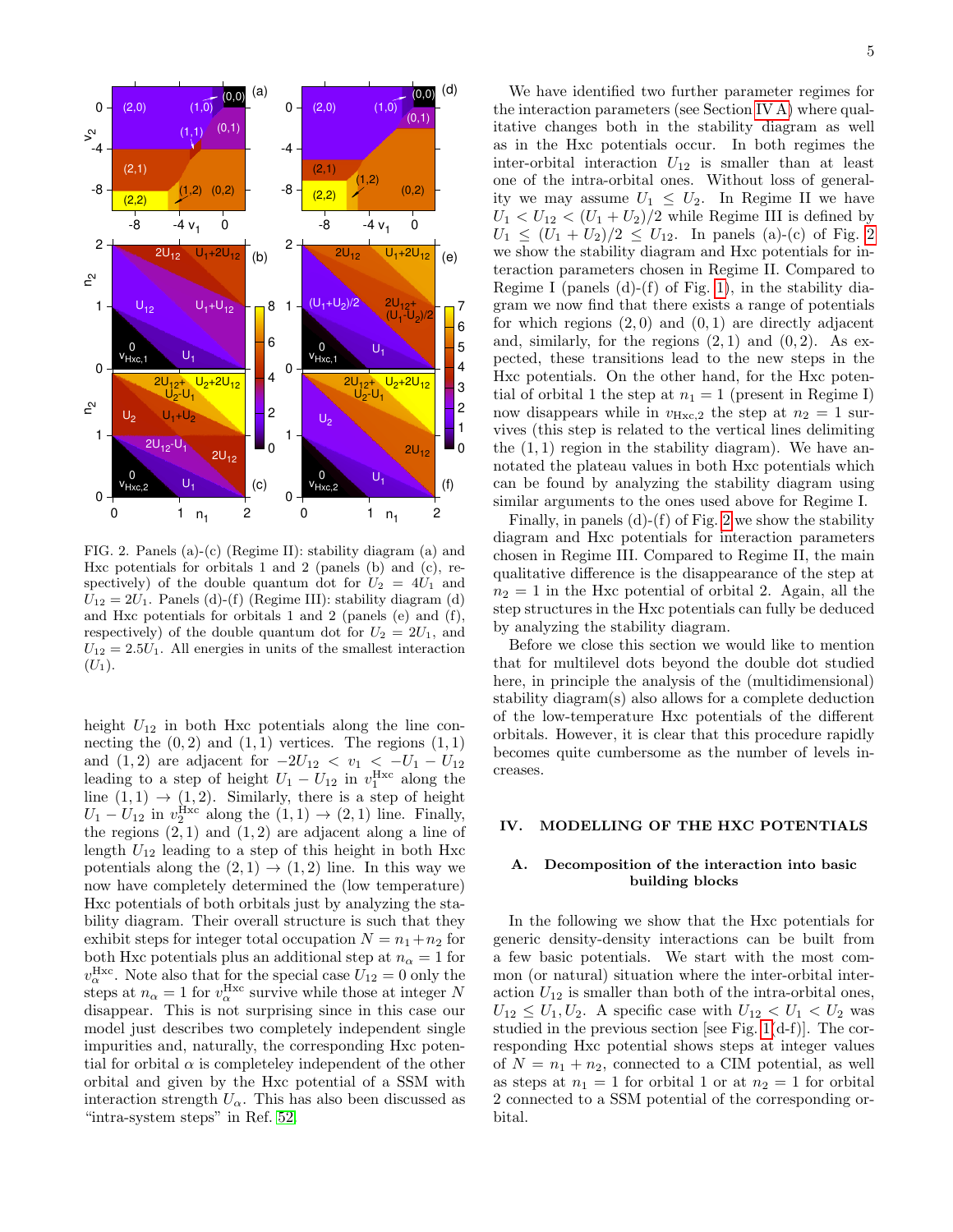This suggests that in the regime  $U_{12} \leq U_1, U_2$  the Hxc potential for each orbital may be built from a superposition of a CIM potential plus a SSM potential. We can rationalize this idea by a decomposition of the Coulomb interaction term as follows. Rewriting the inter-orbital repulsion as

$$
U_{12}\,\hat{n}_1\,\hat{n}_2 = \frac{U_{12}}{2}\hat{N}(\hat{N}-1) - U_{12}\sum_{\alpha}\hat{n}_{\alpha\uparrow}\hat{n}_{\alpha\downarrow} \qquad (7)
$$

we can split the interaction into a CIM part and two SSM interactions (one for each orbital):

<span id="page-5-2"></span>
$$
\mathcal{V}_{\text{int}} = \frac{1}{2} U_{12} \hat{N} (\hat{N} - 1) + \sum_{\alpha} \delta U_{\alpha} \hat{n}_{\alpha \uparrow} \hat{n}_{\alpha \downarrow} \tag{8}
$$

where  $\delta U_{\alpha} \equiv U_{\alpha} - U_{12}$  is the "excess interaction" for each orbital. This suggests to write the Hxc potential for level  $\alpha$  for **Regime I** ( $U_{12} \leq U_1, U_2$ ) as the sum of the CIM Hxc potential for interaction  $U_{12}$  and the SSM potential for  $\delta U_{\alpha}$ :

<span id="page-5-3"></span>
$$
v_{\alpha}^{\text{Hxc}}[\boldsymbol{n}] = v_{\text{CIM}}^{\text{Hxc}}(U_{12})[N] + v_{\text{SSM}}^{\text{Hxc}}(\delta U_{\alpha})[n_{\alpha}] \qquad (9)
$$

where  $N = n_1 + n_2$ .

Now if  $U_{12}$  is larger than at least one of the intra-orbital interactions  $U_{\alpha}$  this decomposition of the Coulomb interaction obviously leads to negative interactions  $\delta U_{\alpha}$  in the SSM parts. Since the step in the Hxc potential of the SSM at  $n_{\alpha} = 1$  would actually vanish for negative interactions,[53](#page-11-38) in this regime the step structure can obviously not be rationalized by the above decomposition of the interaction. Indeed the structure of the reverseengineered Hxc potentials (Fig. [2\)](#page-4-1) appears to be quite different from that for the regime  $U_{12} \leq U_{\alpha}$ . Essentially, two new features are found in this regime: (i) an increase of the step height at  $N = 2$  with respect to the CIM potential, and (ii) peculiar new steps at integer values of  $n_1/2 + n_2$ . The steps at integer  $n_1/2 + n_2$  are generated by a peculiar interaction of the form

<span id="page-5-1"></span>
$$
\mathcal{V}_{\text{skew}} = \frac{U}{2} \hat{n}_2 (\hat{N} - 1) \tag{10}
$$

which we will refer to as *Skew interaction* from now on. This interaction is realized by setting  $U_1 = 0$  and  $U_{12} =$  $U_2/2 = U/2$ , The corresponding stability diagram and the Hxc potential for orbital 2 is shown in Fig. [3\(](#page-5-0)b). Note that the Hxc potential of orbital 1 has the same structure but the step heights are lower by a factor of 1/2.

Common to all cases is that there is always a contribution of the CIM potential, as long as all interactions  $(U_1, U_2, U_{12})$  remain finite. This contribution is given by the smallest interaction. In the case that  $U_{12}$  is larger than at least one of the intra-orbital interactions  $U_{\alpha}$ , we may assume without loss of generality that  $U_1$  is the smallest interaction. Subtracting the CIM interaction



<span id="page-5-0"></span>FIG. 3. (a,b) Stability diagram (a) and Hxc potential of orbital 2 (b) for the Skew interaction  $\mathcal{V}_{\text{skew}} = \frac{U}{2} \hat{n}_2 (\hat{N} - 1)$ . The structure of the Hxc potential for orbital 1 is the same as for orbital 2 but the step heights are half those of orbital 2 (0,  $U/2, U$ . (c,d) Stability diagram (c) and Hxc potential of both orbitals (d) for the inter-orbital interaction  $\mathcal{V}_{\text{inter}} = U \hat{n}_1 \hat{n}_2$ . All energies in units of  $U$  in both cases.

 $\sim U_1$  from the total interaction thus yields:

$$
\mathcal{V}_{\text{int}} - \frac{U_1}{2} \hat{N} (\hat{N} - 1) =
$$
  
=  $(U_{12} - U_1) n_1 n_2 + (U_2 - U_1) n_2 n_2$   
=  $(U_{12} - U_1) n_1 n_2 + \frac{U_2 - U_1}{2} n_2 (n_2 - 1)$  (11)

where in the last term we have rewritten the intra-orbital interaction for orbital 2 in terms of  $n_2 = n_{2\uparrow} + n_{2\downarrow}$  instead of  $n_{2\uparrow}$  and  $n_{2\downarrow}$ . Hence the remaining interaction consists of an inter-orbital interaction  $\sim (U_{12} - U_1)$  and a SSM interaction  $\sim (U_2 - U_1)/2$  for orbital 2. These two terms can be combined to yield the Skew interaction and a remaining term. Depending on whether  $U_{12} - U_1$  is larger or smaller than  $(U_2-U_1)/2$ , the remaining term is either a SSM interaction for orbital 2 if  $U_{12} - U_1 < (U_2 - U_1)/2$ (or equivalently  $U_{12} < U_{\text{ave}} \equiv (U_1 + U_2)/2$ ) or an interorbital interaction if  $U_{12} - U_1 > (U_2 - U_1)/2$  (or equivalently  $U_{12} > U_{\text{ave}}$ ).

We thus identify two new regimes in addition to Regime I  $(U_{12} \leq U_{\alpha})$  discussed above: In **Regime II** the inter-orbital interaction  $U_{12}$  takes values between the lowest interaction of both intra-orbital interactions and their average  $U_{\text{ave}}$ , i.e.  $U_1 < U_{12} < U_{\text{ave}}$ . This is the case shown in Fig. 2(a-c). After subtraction of the CIM potential  $\sim U_1$  we find that the remaining interaction in Regime II can be written as

$$
(U_{12} - U_1) \,\hat{n}_2 \,(\hat{N} - 1) + 2(U_{\text{ave}} - U_{12}) \,\hat{n}_{2\uparrow} \hat{n}_{2\downarrow}.\tag{12}
$$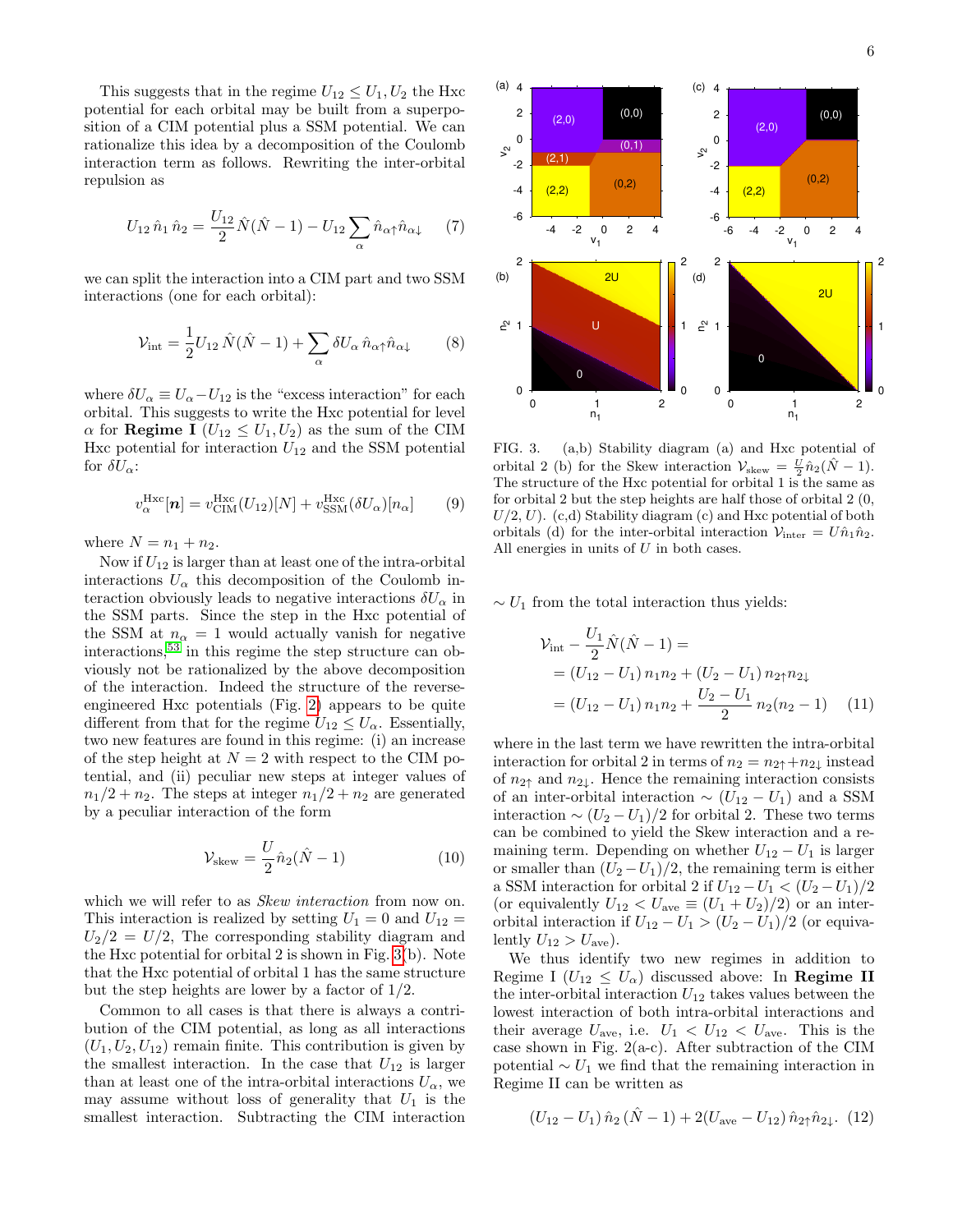7

Overall this suggests the following decomposition of the Hxc potential in **Regime II**  $(U_1 < U_{12} < U_{\text{ave}})$ :

$$
v_{\alpha}^{\text{Hxc}}[\boldsymbol{n}] = v_{\text{CIM}}^{\text{Hxc}}(U_1)[N] + v_{\text{skew}, \alpha}^{\text{Hxc}} (2(U_{12} - U_1)) [\boldsymbol{n}] + v_{\text{SSM}}^{\text{Hxc}} (2(U_{\text{ave}} - U_{12})) [n_2] \delta_{\alpha 2}
$$
(13)

where  $\delta_{\alpha 2}$  is the Kronecker-delta which ensures that the SSM term only contributes to the Hxc potential of orbital 2. Note that as  $U_{12}{\rightarrow}U_{\rm ave}$  the SSM term vanishes.

On the other hand Regime III occurs when the interorbital interaction exceeds the average intra-orbital interaction, i.e.  $U_{12} > U_{\text{ave}} > U_1$ . This was the case considered in Fig.  $2(d-f)$ . In this regime the remaining interaction after subtraction of the CIM  $\sim U_1$  can be rewritten in terms of the Skew interaction [\(10\)](#page-5-1) and a pure inter-orbital interaction part:

$$
\frac{U_2 - U_1}{2} \,\hat{n}_2 \left( \hat{N} - 1 \right) + \left( U_{12} - U_{\text{ave}} \right) \hat{n}_1 \hat{n}_2. \tag{14}
$$

As can be seen in Fig. [3\(](#page-5-0)d), this inter-orbital term

$$
\mathcal{V}_{\text{inter}} = U \hat{n}_1 \hat{n}_2 \tag{15}
$$

gives rise to a single step at  $N = 2$  which explains the increase in step height at  $N = 2$  with respect to the CIM, observed in Fig. 2(e,f). Overall this suggests the following decomposition of the Hxc potential in Regime III  $(U_{12} > U_{\text{ave}} > U_1)$ :

$$
v_{\alpha}^{\text{Hxc}}[\boldsymbol{n}] = v_{\text{CIM}}^{\text{Hxc}}(U_1)[N] + v_{\text{skew},\alpha}^{\text{Hxc}}(U_2 - U_1)[\boldsymbol{n}] + v_{\text{inter}}^{\text{Hxc}}(U_{12} - U_{\text{ave}})[n_1 + n_2].
$$
 (16)

We can see that for  $U_1 = U_2$  the Skew part of the Hxc potential disappears.

Hence we have found a decomposition of the Hxc potential for a two-orbital model with generic (densitydensity ) interactions in all three regimes in terms of four basic potentials which are shown schematically in Fig. [4.](#page-6-1) We would like to emphasize at this point that Regime I corresponds to a more natural choice of parameters than the other two regimes, since the inter-orbital interaction  $U_{12}$  is generally smaller than any of the intra-orbital interactions  $U_{\alpha}$ . Nevertheless, the other regimes might be realized by effective models or possibly by screening of the Coulomb interactions. In the next section we will present parametrizations of the Hxc potentials in the different regimes, making use of its decomposition into the basic building blocks shown in Fig. [4.](#page-6-1)

### B. Generalization of Hxc potential to more than two orbitals

For specific choices of parameters we can generalize the Hxc potential for the DQD to an arbitrary number of orbitals in a straightforward manner. We concentrate on



<span id="page-6-1"></span>FIG. 4. Schematic representation of the four basic Hxc potentials for building the generic potentials for all three regimes. (a) Hxc potential for CIM interaction  $\frac{U}{2}\hat{N}(\hat{N} -$ 1). (b) Hxc potential for inter-orbital interaction  $Un_1n_2$ . (c,d) Hxc potential for intra-orbital (i.e. SSM) interactions  $Un_{\alpha\uparrow}n_{\alpha\downarrow}$ . (e,f) Hxc for the Skew interaction  $\frac{U}{2}\hat{n}_2(\hat{N}-1)$ .

the physically most relevant **Regime I**  $(U_{\alpha}, U_{\beta} > U_{\alpha\beta})$ . If we choose the inter-orbital interaction to be constant,  $U_{\alpha\beta} \equiv U'$ , which thus has to be smaller than all of the intra-orbital interactions,  $U' < U_{\alpha}$ , we can rewrite the interaction in a similar manner as in Eq. [\(8\)](#page-5-2) in terms of a CIM term  $\sim U'$  for all the electrons  $N = \sum_{\alpha} n_{\alpha}$  and SSM terms  $\sim \delta U_{\alpha} \equiv U_{\alpha} - U'$  for the individual orbitals as

$$
\mathcal{V}_{\text{int}} = \frac{1}{2} U' \hat{N} (\hat{N} - 1) + \sum_{\alpha} \delta U_{\alpha} \hat{n}_{\alpha \uparrow} \hat{n}_{\alpha \downarrow} \qquad (17)
$$

where  $\delta U_{\alpha} = U_{\alpha} - U'$ . This suggests to decompose the XC functionals in complete analogy to the two-orbital case in Regime I as

<span id="page-6-2"></span>
$$
v_{\alpha}^{\text{Hxc}}[\boldsymbol{n}] = v_{\text{CIM}}^{\text{Hxc}}(U')[N] + v_{\text{SSM}}^{\text{Hxc}}(\delta U_{\alpha})[n_{\alpha}]. \tag{18}
$$

In Sec. VB we will see that this decomposition of the Hxc potential leads to excellent results for multi-orbital QDs. For a more general choice of interaction parameters, the above decomposition is likely to become more complicated. This will be the focus of future work.

### <span id="page-6-0"></span>C. The effect of Hund's rule coupling

So far we have neglected the effect of Hund's rule coupling on the Hxc potentials. In Fig. [5](#page-7-0) we show the stability diagram and the corresponding reverse-engineered Hxc potential for the case of a CIM type direct interaction part  $(U_1 = U_2 = U_{12})$  plus the full Hund's coupling contribution  $(J_H)$ . Both the stability diagram and the reverse-engineered Hxc potential shown in Fig. [5](#page-7-0) resemble the ones for the case with  $U_{12} < U_{\alpha}$  without Hund's coupling (cf. Fig.  $1(d-f)$ ). Only the size of the vertex regions changes in the stability diagram, and correspondingly in the Hxc potentials only the step heights change.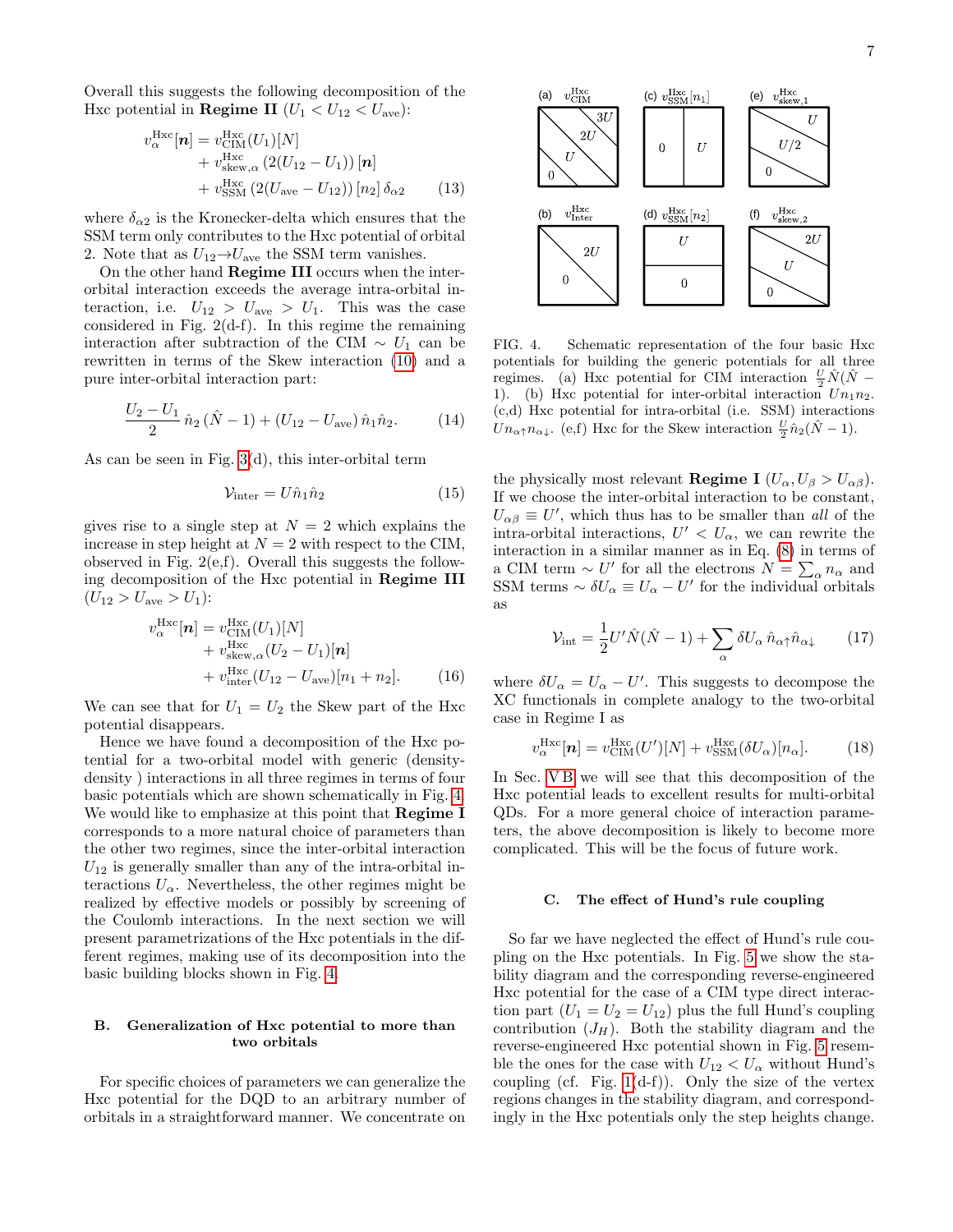Moreover, by switching off the spin-flip term in [\(1\)](#page-1-0) we find that it does not have any effect on the densities and consequently on the Hxc potentials and thus can be neglected. Hence in the following considerations we only need to take into account the density-density part of the Hund's coupling in (next to last term in Eq. [1\)](#page-1-0).

In the spirit of the previous section we can rewrite the density-density part of the Hund's rule coupling term in terms of a (negative) CIM interaction and (positive) SSM interactions for the remaining orbitals plus a remaining positive interaction part:

<span id="page-7-1"></span>
$$
\mathcal{V}_H = -J_H \sum_{\sigma} \hat{n}_{1\sigma} \hat{n}_{2\sigma} = -J_H \hat{n}_1 \hat{n}_2 + J_H \sum_{\sigma} \hat{n}_{1\sigma} \hat{n}_{2\bar{\sigma}}
$$

$$
= -\frac{J_H}{2} \hat{N} (\hat{N} - 1) + J_H \sum_{\alpha} \hat{n}_{\alpha\uparrow} \hat{n}_{\alpha\downarrow} + J_H \sum_{\sigma} \hat{n}_{1\sigma} \hat{n}_{2\bar{\sigma}}
$$
(19)

where in the last term  $\bar{\sigma}$  denotes the oposite spin of  $\sigma$ . The last term gives rise to a step at  $N = 2$  of height  $J_H$  in the Hxc potential similar to the inter-orbital interaction term but with step height  $J_H$  instead of 2U (cf. Fig.  $3(d)$ ).

When adding the density-density contribution of the Hund's rule coupling to the direct interaction part in Regime I  $(U_{12} \leq U_1, U_2)$ , we can rewrite the interaction in terms of a CIM interaction, SSM terms, and the last term of the Hund density-density interaction [\(19\)](#page-7-1) as

$$
\mathcal{V}_{\text{int}} = \frac{U_{12} - J_H}{2} \hat{N}(\hat{N} - 1) + \sum_{\alpha} (\delta U_{\alpha} + J_H) \hat{n}_{\alpha\uparrow} \hat{n}_{\alpha\downarrow} + J_H \sum_{\sigma} \hat{n}_{1\sigma} \hat{n}_{2\bar{\sigma}} \tag{20}
$$

where as defined in the previous section  $\delta U_{\alpha} = U_{\alpha}$  –  $U_{12}$ . Hence all terms can be modeled by the basic Hxc potentials shown in Fig. [4:](#page-6-1)

$$
v_{\alpha}^{\text{Hxc}}[\boldsymbol{n}] = v_{\text{CIM}}^{\text{Hxc}}(U_{12} - J_H)[N] + v_{\text{SSM}}^{\text{Hxc}}(\delta U_{\alpha} + J_H)[\boldsymbol{n}] + v_{\text{inter}}^{\text{Hxc}}(J_H/2)[n_1 + n_2].
$$
 (21)

#### D. Parametrization of the basic Hxc potentials

In the zero temperature limit, the steps in the Hxc potential become infinitely sharp and thus can be described by simple step functions. At finite temperature, however, the steps are broadened in a non-trivial way. For the SSM at finite temperature an exact expression for the Hxc potential can be derived: $51$ 

<span id="page-7-2"></span>
$$
v_{\text{SSM}}^{\text{Hxc}}[n] = U + \frac{1}{\beta} \ln \left( \frac{x + \sqrt{x^2 + e^{-\beta U} (1 - x^2)}}{1 + x} \right) (22)
$$

where  $x = n - 1$ .

In the following we will use the Hxc functional for the SSM as the basis for constructing approximations for the



<span id="page-7-0"></span>FIG. 5. Effect of Hund's rule coupling on (a) Stability diagram and (b) Hxc potential of orbital 1 for CIM interaction plus Hund's rule coupling,  $\mathcal{V}_{\text{int}} = \frac{U}{2} \hat{N}(\hat{N} - 1) + \mathcal{V}_{\text{Hund}}$  for  $U = 2J_H$ . Here due to symmetry the Hxc potential for orbital 2 can simply be obtained by reflection along the  $n_1 = n_2$ line. All energies in units of  $J_H$ .

other three basic Hxc potentials into which the generic Hxc potential can be decomposed, namely the CIM, the Inter-orbital, and the Skew potential (see Fig. [4\)](#page-6-1). We start with the CIM potential and show that an excellent parametrization of the Hxc potential can be achieved by simply summing the (exact) SSM potential [\(22\)](#page-7-2) over the charging states of the dot, and shifting and rescaling it such that the potential does not become negative or larger than  $(2\mathcal{M} - 1)U$ :

<span id="page-7-3"></span>
$$
v_{\text{CIM}}^{\text{Hxc}}[N] = \frac{(2M - 1)U}{v_{\text{CIM}}^{\text{max}}}
$$
  
 
$$
\times \sum_{J=1}^{2M-1} \left[ v_{\text{SSM}}^{\text{Hxc}}[N - J + 1] - v_{\text{SSM}}^{\text{Hxc}}[-J + 1] \right] (23)
$$

where

$$
v_{\text{CIM}}^{\text{max}} = \sum_{J=1}^{2M-1} \left[ v_{\text{SSM}}^{\text{Hxc}} [2\mathcal{M} - J + 1] - v_{\text{SSM}}^{\text{Hxc}} [-J + 1] \right] (24)
$$

is the maximal value that the sum in  $(23)$  aquires at  $N =$ 2M. The prefactor  $(2M - 1)U/v_{\text{CIM}}^{\text{max}}$  thus rescales the potential such that the potential yields the exact value  $(2M-1)U$  at  $N=2M$ . As can be seen in Fig. [6\(](#page-8-0)a), the agreement with the exact result is quite remarkable.

For the inter-orbital potential we find a good parametrization describing the step at total  $N = 2$  again in terms of the SSM potential, as

$$
v_{\text{inter}}^{\text{Hxc}}(U,\beta)[N] = v_{\text{SSM}}^{\text{Hxc}}(2U,\beta^*)[N/2] \tag{25}
$$

where we have replaced the actual inverse temperature  $\beta$ by an effective reduced value,  $\beta^* = 0.73\beta$  and the step height is increased by a factor of 2 compared to the SSM. The agreement with the exact potential is very good as can be seen in Fig. [6\(](#page-8-0)b).

Finally, for the Skew interaction, we parametrize the Hxc potential in a similar way as the Hxc potential for the CIM, by summing two SSM potentials, one for each of the steps, and shifting and rescaling so that the potential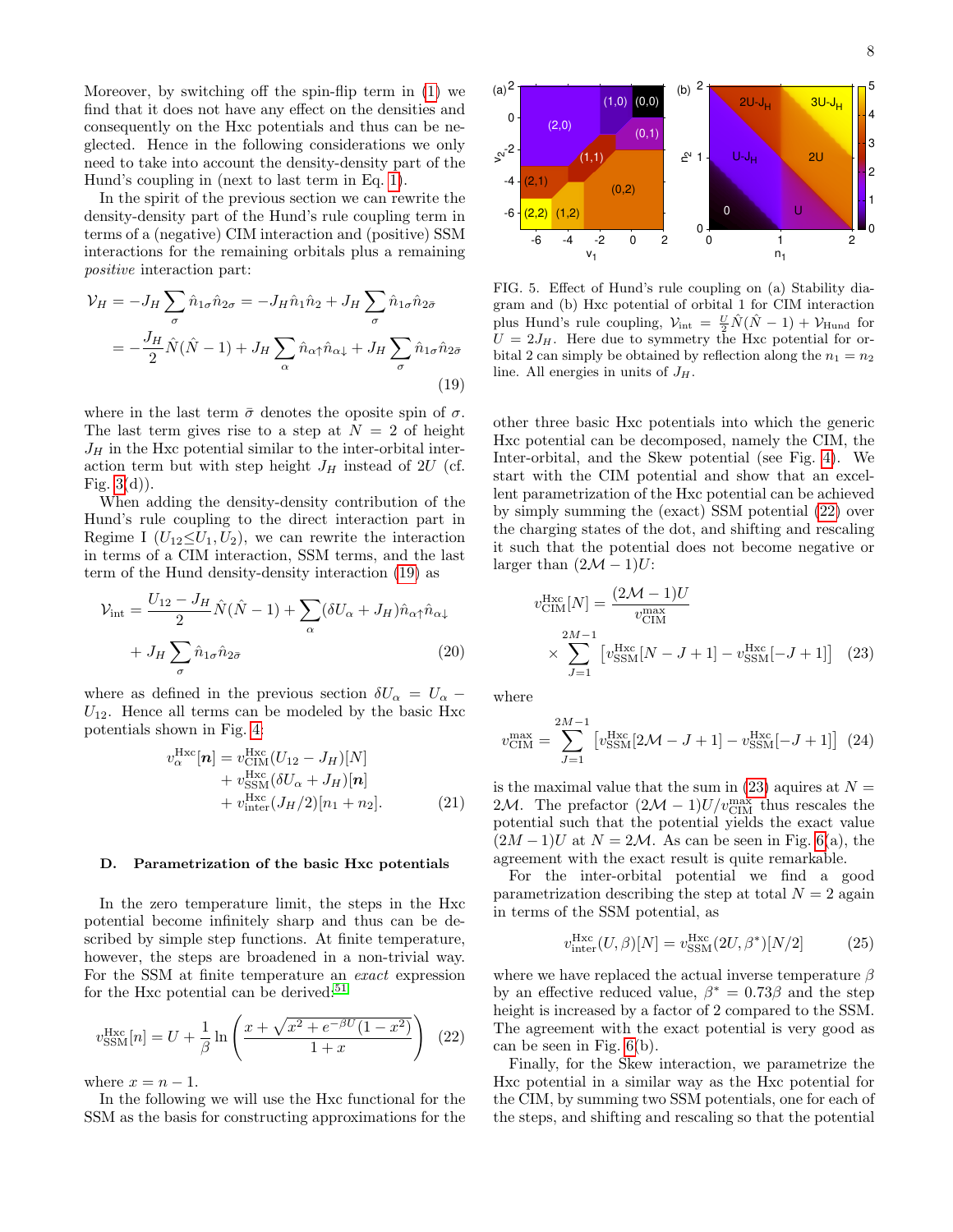

<span id="page-8-0"></span>FIG. 6. Comparison of parametrized and exact Hxc potentials as a function of  $N = n_1 + n_2$  for three basic interactions: (a) CIM interaction  $(U_1 = U_2 = U_{12} > 0)$ ; (b) Inter-orbital interaction  $(U_{12} > 0$  and  $U_1 = U_2 = 0)$ ; (c) Skew interaction  $(U_2 = 2U_{12} > 0$  and  $U_1 = 0)$ ; All energies in units of the smallest non-zero interaction  $(U_{12})$ .

does not become negative or larger than the maximum value:

$$
v_{\text{skew},\alpha}^{\text{Hxc}}(U)[n] = \frac{\alpha U}{v_{\text{skew}}^{\text{max}}} \sum_{J=0,1} \left\{ v_{\text{SSM}}^{\text{Hxc}}\left(\frac{U}{2}\right) \left[\frac{n_1}{2} + n_2 - J\right] - v_{\text{SSM}}^{\text{Hxc}}\left(\frac{U}{2}\right) [-J] \right\}
$$
(26)

where

$$
v_{\text{skew}}^{\text{max}} = \sum_{J=0,1} \left\{ v_{\text{SSM}}^{\text{Hxc}}(\frac{U}{2})[3-J] - v_{\text{SSM}}^{\text{Hxc}}(\frac{U}{2})[-J] \right\}. \tag{27}
$$

Also here the agreement with the exact potential is very good as can be seen in Figs.  $6(c+d)$ .

We have thus found parametrizations of the four basic Hxc potentials. It should be noted, however, that at higher temperatures the exact CIM and Inter-orbital potentials (which in the zero temperature limit only depend on total  $N$ ) acquire also a dependence on the difference  $\delta N \equiv n_1 - n_2$  which has not been taken into account here. This discrepancy of our parametrizations might be responsible for some of the moderate deviations of our DFT results from the exact ones discussed in the next section.

### V. DFT CALCULATIONS

We are now going to apply the above developed parametrization of the Hxc potential in actual DFT calculations. To this end we solve the KS equations which for the multi-orbital QD in the GCE are given by:

$$
n_{\alpha} = 2 f(v_{\alpha} + v_{\text{Hxc}}[\boldsymbol{n}]) \text{ for } \alpha = 1 ... \mathcal{M}. \qquad (28)
$$

Since the sharp step features in the Hxc potentials are expected to prevent the convergence of the usual selfconsistency procedure in the density,  $54$  here we make use instead of a multidimensional generalization of the bisection approach as proposed before in Ref. [54](#page-11-39) for finding the root of the multidimensional function

$$
F_{\alpha}[\boldsymbol{n}] \equiv n_{\alpha} - 2 f(v_{\alpha} + v_{\text{Hxc}}[\boldsymbol{n}]). \tag{29}
$$

In the following we study the evolution of the density  $\boldsymbol{n}$ of multi-orbital QDs as a function of the applied gate  $v_q$ for different parameter sets. The gate  $v_q$  exerts a total shift of the QD levels  $\epsilon_{\alpha}$  and hence the total gate for orbital  $\alpha$  is given by

$$
v_{\alpha} = \epsilon_{\alpha} + v_g. \tag{30}
$$

Consequently, the differences in the gate potentials between different orbitals remain constant as the gate  $v_q$ changes,  $\delta v_{\alpha\beta} \equiv v_{\alpha} - v_{\beta} = \epsilon_{\alpha} - \epsilon_{\beta}$ . In the following we will usually take the particle-hole symmetric (phs) point given by  $\epsilon_{\alpha}^* = -\frac{U_{\alpha}}{2} - \sum_{\beta \neq \alpha} U_{\alpha\beta}$  as the reference system.

### A. Results for the double quantum dot

We now study the DQD, and start by considering the degenerate case in Regime I, i.e.  $U_1 = U_2 > U_{12}$ where  $\delta N = 0$ . Fig. [7](#page-9-0) compares the exact densities with the ones computed in DFT using the Hxc potential for Regime I, Eq. [\(9\)](#page-5-3), together with the parametrizations of the SSM, Eq. [\(22\)](#page-7-2), and the CIM, Eq. [\(23\)](#page-7-3), respectively. We see that the DFT results correctly describe all the features of the densities as a function of gate. At low temperatures, the width of the central step (around  $v_g = 0$ ) is given by  $U_i$  while the other two step widths correspond to  $U_{12}$ . At higher temperatures our parametrization leads to moderate discrepancies in the slopes of the central step that disappear as the temperature approaches zero.

Next we consider the situation where the intra-orbital Coulomb repulsions are different,  $U_1 > U_2 > U_{12}$ . In Fig. [8\(](#page-9-1)a,b), the occupations  $n_i$  are presented as a function of the gate  $v_q$  for two different temperatures. At low temperatures [Fig. [8\(](#page-9-1)a)] at large negative gate voltage  $(v_q < -2.5)$  both orbitals of the DQD are completely filled  $(n_{\alpha} \sim 2)$ . As the gate is increased, first the orbital with the higher interaction  $(U_1)$  becomes half-filled around  $v_g \sim -2.5$ , and then around  $v_g \sim -1.5$  also the orbital with the lower interaction  $(U_2)$  becomes halffilled. Upon further increase of the gate, the sequence of emptying is reversed, as first the orbital with the higher interaction and thus lower gate  $(v_2)$  is emptied around  $v_q \sim 1.5$  and finally the orbital with lower interaction and thus higher gate  $(v_1)$  is emptied. At higher temperatures extra steps develop in the evolution of the density versus gate voltage, as can be seen in Fig. [8\(](#page-9-1)b). The appearance of new steps can be understood by the path taken in the  $n_1 - n_2$  plane as the gate voltage changes, shown in the inset of Fig. [8\(](#page-9-1)b) for different temperatures. At low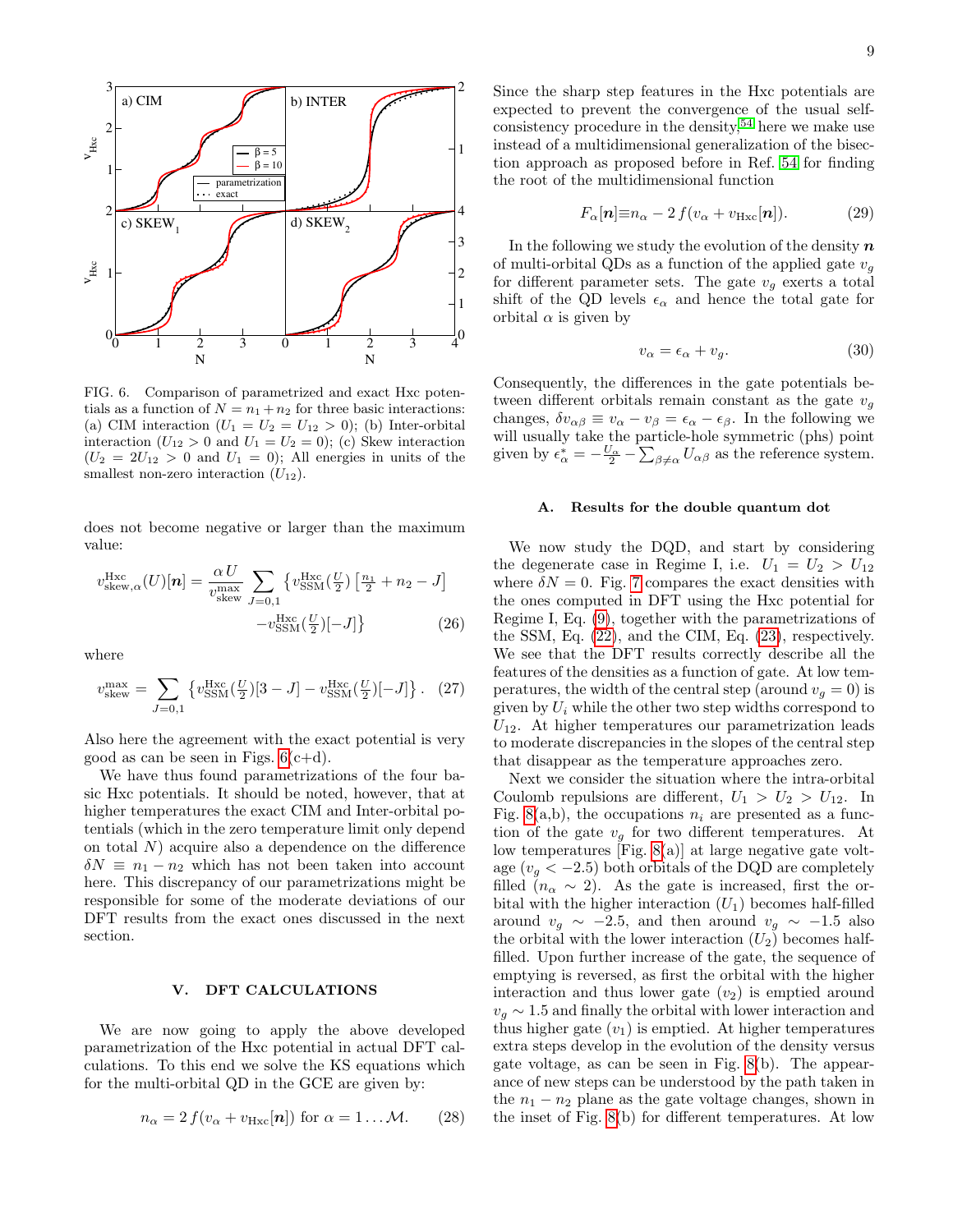

<span id="page-9-0"></span>FIG. 7. Density  $\mathbf{n} = (n_1, n_2)$  as function of the gate voltage  $v_q$  for different temperatures when  $U_1 = U_2 = 3U_{12} > 0$ (Regime I). The DFT result (solid line) becomes on top of the GCE result (dashed line) in the low temperature regime. All energies in units of the smallest interaction  $U_{12}$ .

temperatures the path essentially follows three straight line segments, along the lower border, across the plane and finally along the upper border, thus avoiding extra steps of the CIM potential at  $N = 1$  and  $N = 3$ . As the temperature increases the path becomes smoother, and passes through the  $N = 1$  and  $N = 3$  steps of the CIM potential, leading to the extra steps in the evolution of the densities at higher temperature. While for low temperatures the agreement of the DFT results with the exact ones is excellent, at higher temperatures deviations appear. Although DFT qualitatively captures the appearance of the extra steps in the evolution of the density versus gate voltage, their heights are not correctly reproduced in DFT. Presumably this discrepancy can be attributed to the development of a  $\delta N$ -dependence of the CIM potential at finite temperature, and will be addressed in future work.

Finally, we turn our attention to Regimes II and III, which are both characterized by the appearance of the peculiar "Skew" term in the Hxc potential. Fig. [9\(](#page-9-2)a) directly compares the evolution of the density as a function of the gate in both regimes. As we can see the behaviour is actually quite similar for both regimes, and not so different from Regime I (cf. Fig. [8\)](#page-9-1): As the gate increases, first the orbital with the higher interaction (here  $U_2$ ) becomes half-filled, and then the orbital with the lower interaction  $(U_1)$ . Then upon further increase of the gate, the order of emptying is reversed. Due to the higher inter-orbital interaction in Regime III, the width of the central plateau is increased for both orbitals. Again, at low temperature the agreement with the exact results is excellent, but at higher temperatures moderate quantitative deviations occur (not shown).

In order to investigate the influence of the Skew term in the Hxc potential on the evolution of the densities, we next concentrate on Regime II and explore different paths in the  $n_1 - n_2$  plane. To this end we fix the energy splitting  $\delta v = v_1 - v_2$  between the orbitals to different



<span id="page-9-1"></span>FIG. 8. Density  $\mathbf{n} = (n_1, n_2)$  as a function of the gate voltage  $v_g$  for  $U_1 = 3U_{12}$ ,  $U_2 = 2.5U_{12}$  (Regime I) for (a) low and (b) high temperatures. The inset of panel (b) shows the path in the  $n_1 - n_2$  plane as the gate is varied for different temperatures. The grey lines show the steps of the CIM and SSM terms that appear in the Hxc potentials. All energies in units of the smallest interaction  $U_{12}$ .



<span id="page-9-2"></span>FIG. 9. (a) Comparsion of the evolution of the density  $n =$  $(n_1, n_2)$  with the gate voltage  $v_g$  in Regime II  $(U_2 = 2U_{12} =$  $4U_1$ ) and Regime III  $(U_2 = U_{12} = 4U_1)$ . (b) Comparison of density evolution for different two different values of the splitting  $\delta v$  in Regime II ( $U_{12} = 2U_1$ ). The inset shows the different paths in the density plane.  $\beta = 20/U_1$  everywhere. All energies in units of  $U_1$ .

values while the total gate changes, i.e.  $v_1 = \delta v + v_g$  and  $v_2 = v_g$ . Fig. [9\(](#page-9-2)b) shows the evolution of the density for two different values of  $\delta v$  and correspondingly different paths in the  $n_1-n_2$  plane (shown in the inset). For  $\delta v = 0$ we observe an interesting effect. As the gate increases, the occupation of orbital 2 decrease in two steps, first to half filled and then further to zero, while the first orbital remains fully occupied. Then around  $v_q = -1$ the occupation of orbital 1 decreases abruptly to quarter filling, while now the occupation of orbital 2 increases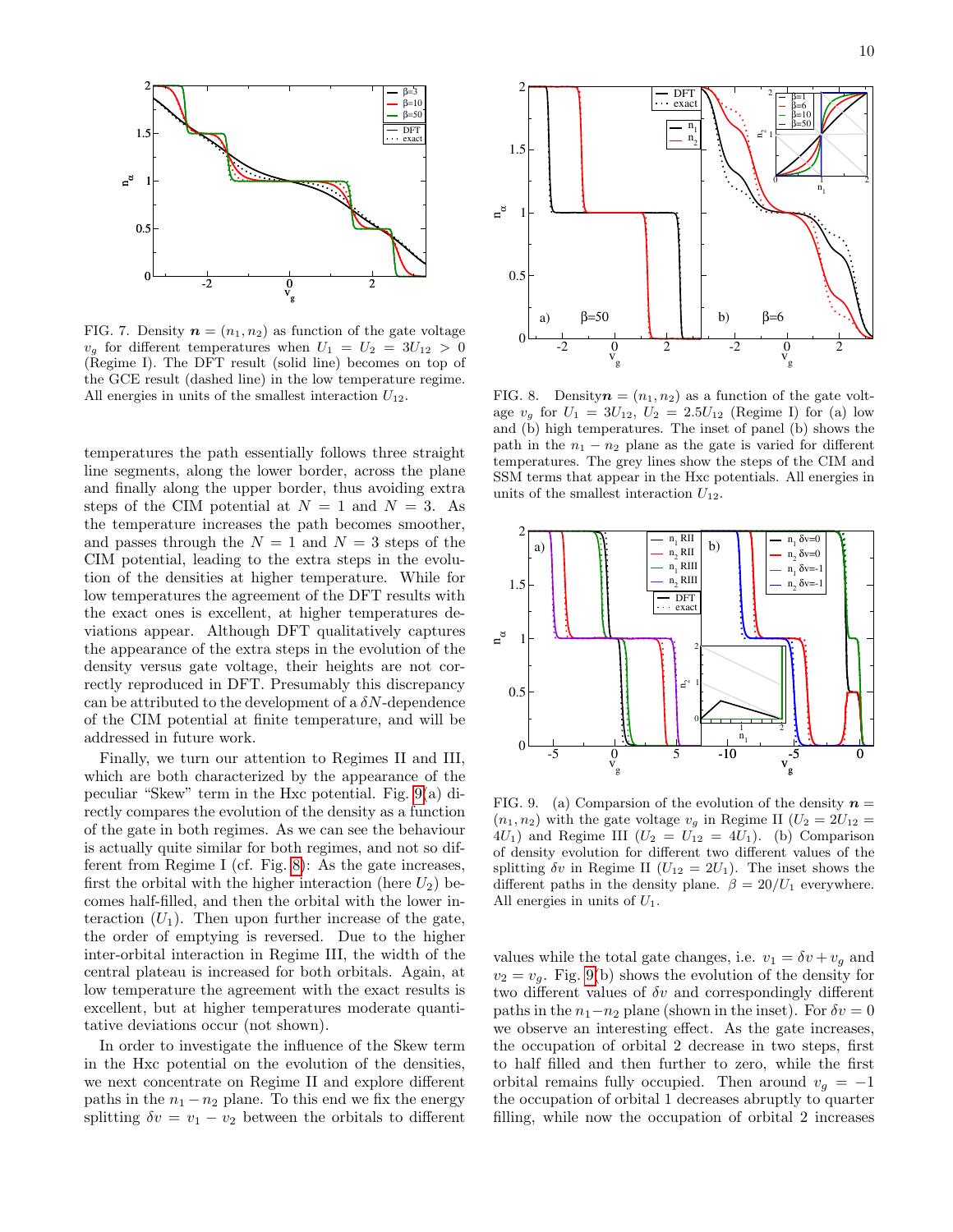

<span id="page-10-1"></span>FIG. 10. Local occupations for the triple (a, b) and quadruple (c, d) QD as function of the gate voltage. In the left panels the QD levels are taken at particle-hole  $(v_{\alpha} = \epsilon_{\alpha}^* + v_g)$  and in the right the impurities level is set to zero  $(v_{\alpha} = v_g)$ .  $\beta = 20/U'$ and  $U_1 = 5U'$ ,  $U_2 = 4U'$ ,  $U_3 = 3U'$ ,  $U_4 = 2U'$ . All energies in units of  $U'$ .

again to quarter filling,  $n_1 = n_2 = \sim 0.5$ . This nonmonotonic behaviour of the occupation of orbital 2 is reminiscent of the so-called level occupation switching  $(LOS)^{55,56}$  $(LOS)^{55,56}$  $(LOS)^{55,56}$  $(LOS)^{55,56}$ . We find similar behaviour in Regime III (not shown).

### <span id="page-10-0"></span>B. Results for more than two orbitals

Finally we apply the generalization of the Hxc potential [\(18\)](#page-6-2) for more than two orbitals to DFT calculations of multi-orbital QDs. Fig. [10](#page-10-1) shows the evolution of the density **n** as a function of the applied gate voltage  $v_q$  for three (a,b) and four-level (c,d) QD with all intra-orbital Coulomb repulsions  $U_{\alpha}$  different and constant interdot repulsion  $U'(U_1 > U_2 > \ldots > U')$  at low temperature. In panels (a) and (c) the gate  $v<sub>g</sub>$  is applied w.r.t. the phs point, i.e.  $\epsilon_{\alpha}^* = -\frac{U_{\alpha}}{2} - \sum_{\beta \neq \alpha} U_{\alpha\beta}$ . In this case the path in the three- or four-dimensional density space avoids the steps in the CIM Hxc potential away from half-filling  $(N = M)$  resulting in only three plateaus in the density evolution with the gate, in a similar way as in the DQD [cf. Fig.  $8(a)$ ]. On the other hand, in panels (b) and (d) (where  $\epsilon_{\alpha} = 0$  and thus  $\delta v_{\alpha\beta} = 0$ ) two (three) extra steps related to the inter-orbital Coulomb repulsions appear in the triple (quadruple) QD. The agreement between the DFT and the exact results is remarkable in all cases, showing that the generalization of Eq. [\(18\)](#page-6-2) of the Hxc potential to more than two orbitals is valid. Finding similar expressions for a more general choice of parameters will be the focus of future work.

## VI. CONCLUSIONS

In this work we have obtained Hxc potentials for double quantum dots in the grand-canonical ensemble subject to generic density-density interactions and Hund's rule coupling by reverse-engineering from exact manybody solutions. The structure of the Hxc potentials consists of ubiquitous steps whose exact positions depend on the regime defined by the interaction parameters. This structure can be understood and derived from an analysis of the stability diagrams. In a second step we were able to rationalize the step structure of the Hxc potential by a decomposition of the interaction into basic components. This decomposition allows to write the Hxc potential of the system as a sum over basic Hxc potentials, which can be parametrized in a straightforward manner. Importantly, the decomposition into basic potentials can be generalized to multi-orbital systems with more than two orbitals. DFT calculations employing the thus parametrized Hxc potentials for double, triple and quadruple quantum dots show excellent agreement with exact results at low temperatures. At higher temperatures, we find moderate quantitative deviations from the exact results that we attribute to the modulation of step widths for finite  $\delta n = n_1 - n_2$  not captured in our parametrization.

The parametrization of the Hxc potential derived here could be directly applied e.g. to the description of single atoms where density-density and Hund's coupling are the dominating terms of the Coulomb interaction. Possible further applications regard the description of transport through multi-orbital quantum dots or molecules coupled to leads. Due to the similarity between broadening by finite temperature on the one hand and finite coupling to the leads on the other hand, we expect that the Hxc potentials for finite coupling to the leads have a simi-lar structure to the ones discussed here.<sup>[57](#page-11-42)</sup> One way to incorporate finite coupling to the leads in the Hxc potential is by introduction of an effective temperature.[58](#page-11-43) For the description of non-equilibrium effects the i-DFT framework may be employed which in addition to the Hxc gate potential requires a parametrization of the xc bias.[59](#page-11-34) This would also allow one to compute many-body spectral functions of interacting multi-orbital systems. $60$ 

### ACKNOWLEDGMENTS

We acknowledge funding by the grant Grupos Consolidados UPV/EHU del Gobierno Vasco (IT1249-19) as well as the grant of the Ministerio de Economía, Industria y Competitividad, Gobierno de España (MINECO) -Agencia Estatal de Investigación (FIS2016-79464-P) and European Regional Development Fund (FEDER), European Union.